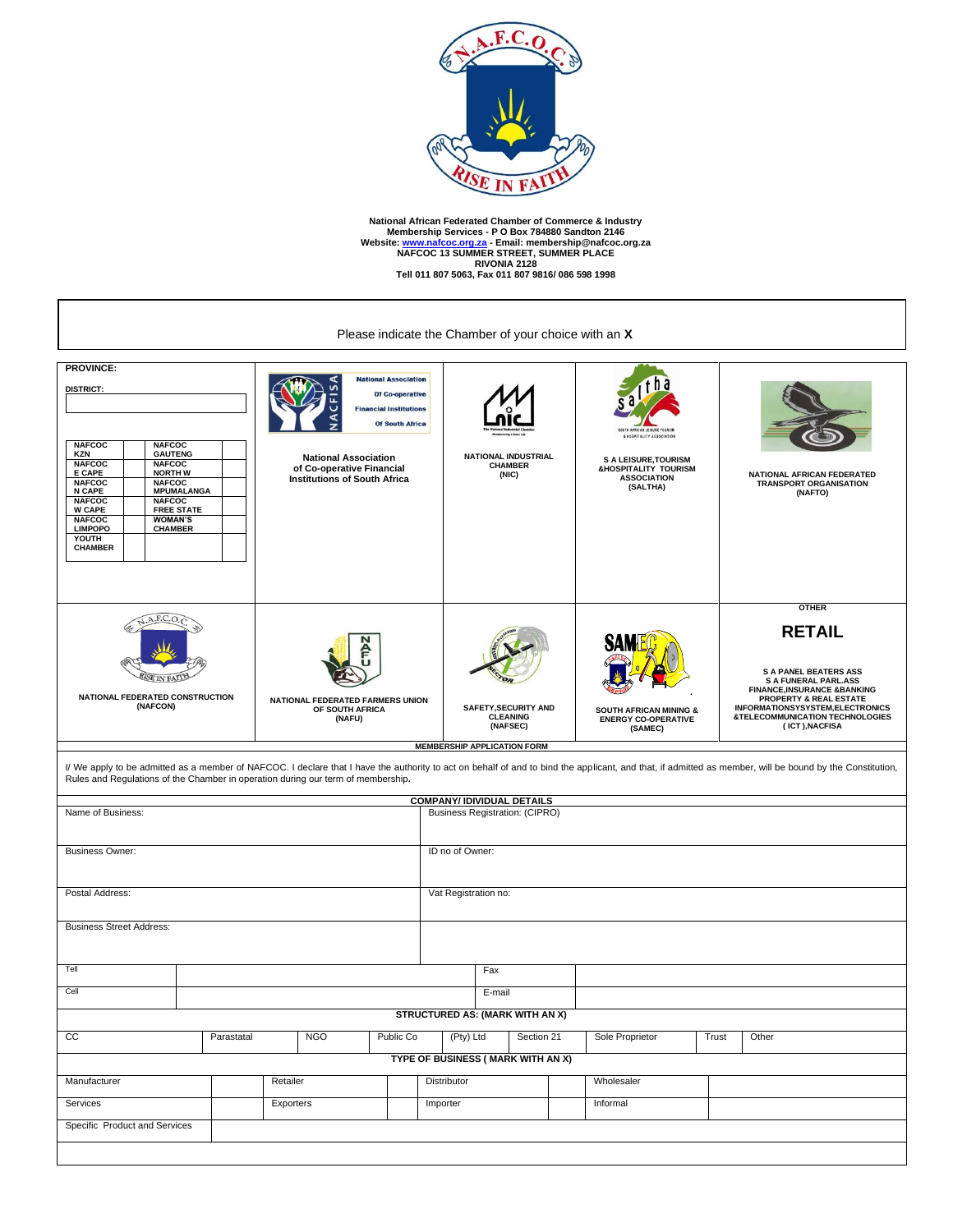|                                                                                                                                                                                                                                                                                                                                                                                                                                                                                                                                                                                                                     |  |                    |                                   |                                                                                 | <b>BUSINESS CLASSIFICATION</b> |                |                          |                          |                 |                                                                                                       |                                      |                                          |                                    |                |               |  |
|---------------------------------------------------------------------------------------------------------------------------------------------------------------------------------------------------------------------------------------------------------------------------------------------------------------------------------------------------------------------------------------------------------------------------------------------------------------------------------------------------------------------------------------------------------------------------------------------------------------------|--|--------------------|-----------------------------------|---------------------------------------------------------------------------------|--------------------------------|----------------|--------------------------|--------------------------|-----------------|-------------------------------------------------------------------------------------------------------|--------------------------------------|------------------------------------------|------------------------------------|----------------|---------------|--|
| Small Micro Medium Enterprise (SMME)                                                                                                                                                                                                                                                                                                                                                                                                                                                                                                                                                                                |  | <b>Grand Maker</b> | Government Agency/<br>Parastatals |                                                                                 |                                |                | National Forum           |                          |                 |                                                                                                       |                                      |                                          |                                    |                |               |  |
| <b>International Chamber</b>                                                                                                                                                                                                                                                                                                                                                                                                                                                                                                                                                                                        |  | Local Chamber      | Cooperative/ Stockvel             |                                                                                 |                                |                |                          |                          |                 | <b>NGO</b>                                                                                            |                                      |                                          |                                    |                |               |  |
| <b>MEMBERSHIP STRUCTURE AND FEES:</b><br>Membership fees must accompany this application form. Annual Membership is automatically renewed upon payment of membership fees. Membership fees, according to the Federations Constitution,<br>are subject to review each year by the NAFCOC Council. Once your Membership application has been received and membership fees have been processed, you will be contacted by a Membership<br>Service Representative from NAFCOC Head Office regarding your Membership Certificate. You will then also be listed as part of the verified database for procurement purposes. |  |                    |                                   |                                                                                 |                                |                |                          |                          |                 |                                                                                                       |                                      |                                          |                                    |                |               |  |
|                                                                                                                                                                                                                                                                                                                                                                                                                                                                                                                                                                                                                     |  |                    |                                   |                                                                                 | <b>MEMBERSHIP CATERGORY</b>    |                |                          |                          |                 |                                                                                                       |                                      |                                          |                                    |                |               |  |
| Category                                                                                                                                                                                                                                                                                                                                                                                                                                                                                                                                                                                                            |  |                    |                                   | Select                                                                          |                                |                |                          | <b>Associate Members</b> |                 |                                                                                                       |                                      |                                          | <b>Grant Maker</b>                 |                |               |  |
| Turnover (Range)                                                                                                                                                                                                                                                                                                                                                                                                                                                                                                                                                                                                    |  |                    |                                   |                                                                                 |                                |                |                          |                          |                 |                                                                                                       |                                      |                                          |                                    |                |               |  |
| Number of Employees                                                                                                                                                                                                                                                                                                                                                                                                                                                                                                                                                                                                 |  |                    |                                   |                                                                                 |                                |                |                          |                          |                 |                                                                                                       |                                      |                                          |                                    |                |               |  |
| Annual Subscription fees (Inc VAT) a twelve<br>month period from the date of joining is included.                                                                                                                                                                                                                                                                                                                                                                                                                                                                                                                   |  |                    |                                   | Affilted sectoral member                                                        |                                |                |                          | <b>Corporate Member</b>  |                 |                                                                                                       |                                      | Honorary -Free                           |                                    |                |               |  |
|                                                                                                                                                                                                                                                                                                                                                                                                                                                                                                                                                                                                                     |  |                    |                                   |                                                                                 |                                |                |                          | Platinum                 |                 | <b>R100k</b>                                                                                          |                                      | (Subject to approval / acceptance by the |                                    |                |               |  |
|                                                                                                                                                                                                                                                                                                                                                                                                                                                                                                                                                                                                                     |  |                    |                                   | R500,00                                                                         |                                |                | Gold                     |                          |                 | <b>R 50k</b><br>R 15k                                                                                 |                                      | <b>FEDERAL Council)</b>                  |                                    |                |               |  |
|                                                                                                                                                                                                                                                                                                                                                                                                                                                                                                                                                                                                                     |  |                    |                                   |                                                                                 |                                |                | Silver                   |                          | R 3.5k          |                                                                                                       |                                      |                                          |                                    |                |               |  |
|                                                                                                                                                                                                                                                                                                                                                                                                                                                                                                                                                                                                                     |  |                    |                                   |                                                                                 |                                |                | <b>Small Enterprises</b> |                          |                 |                                                                                                       |                                      |                                          |                                    |                |               |  |
| <b>METHOD OF PAYMENT</b>                                                                                                                                                                                                                                                                                                                                                                                                                                                                                                                                                                                            |  |                    |                                   | <b>METHOD OF PAYMENT</b>                                                        |                                |                |                          |                          |                 |                                                                                                       | <b>METHOD OF PAYMENT</b>             |                                          |                                    |                |               |  |
| <b>Cash Deposit</b><br>Fax deposit slip to 086 598 1998                                                                                                                                                                                                                                                                                                                                                                                                                                                                                                                                                             |  |                    |                                   | <b>Cheque Deposit</b><br>Payable to :NAFCOC fax deposit slip to<br>086 598 1998 |                                |                |                          |                          |                 | <b>Electronic Transfer</b><br>Email electronic Banking<br>Payment notification to<br>Fax 086 598 1998 |                                      |                                          |                                    |                |               |  |
| <b>Select Banking Detail Below</b>                                                                                                                                                                                                                                                                                                                                                                                                                                                                                                                                                                                  |  |                    |                                   |                                                                                 |                                |                |                          |                          |                 |                                                                                                       |                                      |                                          |                                    |                |               |  |
| <b>Bank</b>                                                                                                                                                                                                                                                                                                                                                                                                                                                                                                                                                                                                         |  |                    |                                   |                                                                                 |                                |                |                          |                          |                 |                                                                                                       |                                      |                                          |                                    |                |               |  |
| <b>Account No</b>                                                                                                                                                                                                                                                                                                                                                                                                                                                                                                                                                                                                   |  |                    |                                   |                                                                                 |                                |                |                          |                          |                 |                                                                                                       |                                      |                                          |                                    |                |               |  |
| <b>Branch Code</b>                                                                                                                                                                                                                                                                                                                                                                                                                                                                                                                                                                                                  |  |                    |                                   |                                                                                 |                                |                |                          |                          |                 |                                                                                                       |                                      |                                          |                                    |                |               |  |
| <b>Branch No</b>                                                                                                                                                                                                                                                                                                                                                                                                                                                                                                                                                                                                    |  |                    |                                   |                                                                                 |                                |                |                          |                          |                 |                                                                                                       |                                      |                                          |                                    |                |               |  |
|                                                                                                                                                                                                                                                                                                                                                                                                                                                                                                                                                                                                                     |  |                    |                                   |                                                                                 |                                |                |                          |                          |                 |                                                                                                       |                                      |                                          |                                    |                |               |  |
| Signature :-------------------------------                                                                                                                                                                                                                                                                                                                                                                                                                                                                                                                                                                          |  |                    |                                   | Name ( Print)--------------------------                                         |                                |                |                          |                          |                 |                                                                                                       | Date: ------------------------------ |                                          |                                    |                |               |  |
|                                                                                                                                                                                                                                                                                                                                                                                                                                                                                                                                                                                                                     |  |                    |                                   | FOR OFFICE USE ONLY: TO BE COMPLETED BY AQUIRING NAFCOC OFFICE:                 |                                |                |                          |                          |                 |                                                                                                       |                                      |                                          |                                    |                |               |  |
| Date<br>Day                                                                                                                                                                                                                                                                                                                                                                                                                                                                                                                                                                                                         |  |                    | Month                             |                                                                                 |                                |                | Year                     |                          |                 |                                                                                                       |                                      |                                          | Approved by authorized signature : |                |               |  |
| Recommended :Constituency<br>member/sector                                                                                                                                                                                                                                                                                                                                                                                                                                                                                                                                                                          |  |                    |                                   |                                                                                 |                                |                |                          |                          |                 |                                                                                                       |                                      |                                          |                                    |                |               |  |
| Approval by NAFCOC Federal Admin                                                                                                                                                                                                                                                                                                                                                                                                                                                                                                                                                                                    |  |                    |                                   |                                                                                 |                                |                |                          |                          |                 |                                                                                                       |                                      |                                          |                                    |                |               |  |
|                                                                                                                                                                                                                                                                                                                                                                                                                                                                                                                                                                                                                     |  |                    |                                   | <b>BANKING DETAILS</b>                                                          |                                |                |                          |                          |                 |                                                                                                       |                                      |                                          |                                    |                |               |  |
| <b>SECTOR</b>                                                                                                                                                                                                                                                                                                                                                                                                                                                                                                                                                                                                       |  |                    |                                   | <b>BANK</b>                                                                     |                                | <b>ACCOUNT</b> |                          |                          |                 |                                                                                                       | <b>BRANCH NO</b>                     |                                          |                                    |                | <b>BRANCH</b> |  |
| <b>SALTHA (TOURISM)</b>                                                                                                                                                                                                                                                                                                                                                                                                                                                                                                                                                                                             |  |                    |                                   | <b>NAME</b><br><b>FNB</b>                                                       |                                |                | <b>NO</b><br>62802482068 |                          |                 |                                                                                                       |                                      |                                          |                                    | <b>NAME</b>    |               |  |
| <b>NAFCON (CONTRUCTION)</b>                                                                                                                                                                                                                                                                                                                                                                                                                                                                                                                                                                                         |  |                    | <b>FNB</b>                        |                                                                                 |                                |                | 62344378254              |                          |                 | 261550                                                                                                |                                      |                                          | <b>CENTURION</b>                   |                |               |  |
| NIC (MANUFACTURING)                                                                                                                                                                                                                                                                                                                                                                                                                                                                                                                                                                                                 |  |                    | <b>STD</b>                        |                                                                                 | 020215568                      |                |                          |                          | 012442          |                                                                                                       |                                      | <b>KEMPTON PARK</b>                      |                                    |                |               |  |
| <b>NACFISA (Financial Services Coops)</b>                                                                                                                                                                                                                                                                                                                                                                                                                                                                                                                                                                           |  |                    | <b>FNB</b>                        |                                                                                 | 62642016697                    |                |                          |                          | 251345          |                                                                                                       |                                      |                                          | <b>BROOKLYN</b>                    |                |               |  |
| <b>NAFTO (TRANSPORT)</b>                                                                                                                                                                                                                                                                                                                                                                                                                                                                                                                                                                                            |  |                    | <b>FNB</b>                        |                                                                                 |                                | 62179994902    |                          |                          |                 |                                                                                                       |                                      |                                          | <b>RIVONIA</b>                     |                |               |  |
| NAFSEC(CLEANING & SECURITY)                                                                                                                                                                                                                                                                                                                                                                                                                                                                                                                                                                                         |  |                    | <b>FNB</b>                        |                                                                                 | 62785517081                    |                |                          |                          | 256055          |                                                                                                       |                                      |                                          |                                    |                |               |  |
| <b>NAFU (AGRICULTURE)</b>                                                                                                                                                                                                                                                                                                                                                                                                                                                                                                                                                                                           |  |                    | <b>FNB</b><br><b>FNB</b>          |                                                                                 | 62807433256                    |                |                          |                          |                 |                                                                                                       |                                      |                                          | <b>POLOKWANE</b>                   |                |               |  |
| SAMEC (MINING)                                                                                                                                                                                                                                                                                                                                                                                                                                                                                                                                                                                                      |  |                    |                                   |                                                                                 | 62781816677                    |                |                          |                          | 25055<br>254605 |                                                                                                       |                                      |                                          |                                    |                |               |  |
| <b>RETAIL</b>                                                                                                                                                                                                                                                                                                                                                                                                                                                                                                                                                                                                       |  |                    |                                   | <b>FNB</b>                                                                      |                                |                | 62349876708              |                          |                 |                                                                                                       |                                      |                                          |                                    | <b>SANDTON</b> |               |  |